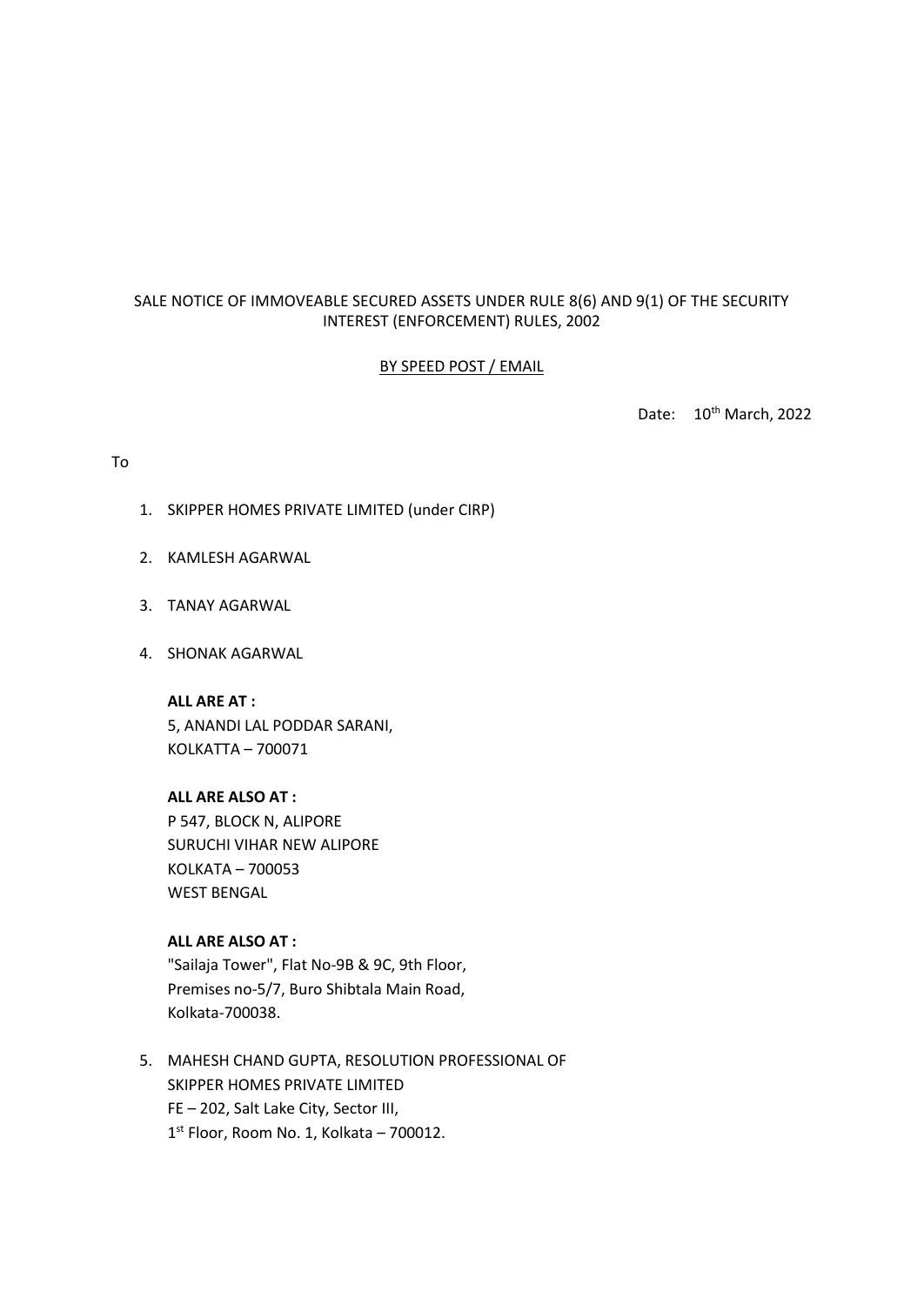#### Dear Sir(s)

You are aware that pursuant to an application made by the Aditya Birla Finance Limited (hereinafter called as "**ABFL**"), having its office At Room No. 401, Camac Square, 4th Floor, 24 Camac Street, Kolkata – 700 016, under Section 14 of the Securitization and Reconstruction of Financial Assets and Enforcement of Security Interest Act 2002 (54 of 2002) (hereinafter referred to as "**the said Act**"), the Learned District Magistrate, South 24 Parganas at Alipore passed an order dated 10<sup>th</sup> August, 2020, directing to take physical possession of immovable property being ALL THAT PIECES AND PARCELS OF ALL THAT the Flat bearing No. 9B on the Southern Side of the Ninth floor of the Building No. 15 containing a super built – up area of 1165 Square Feet and ALL THAT PIECES AND PARCELS OF ALL THAT the Flat bearing No.9C on the Southern Side of the Ninth Floor of the Building No. 15 containing a super built – up area of 1456 Square Feet, building known as "Sailaja Tower" situated at all that pieces and parcels or plots of land containing by measurement an area of 7 (seven) Bighas, 16 (sixteen) Cottahs and 540 square feet, equivalent to 1,12,860 square feet be the same a little more or less situate lying at and being portion of Municipal Premises No. 5/7, Buro Shibtola Main Road, Kolkata – 700038, Ward No. 117, P.S. Behala, 24 – Parganas (South) Together with undivided proportionate right title and interest in the land and other common areas and amenities in the said building (hereinafter referred to as the "said properties") (hereinafter referred to as the "Said Flat No. 9B and 9C") (hereinafter referred to as "**the said property**") and to hand over the same to the undersigned.

Pursuant to the said order dated 10<sup>th</sup> August 2020, physical possession of the said property was taken over by the Authorised Officer of the Learned District Magistrate and handed over to the undersigned.

You are further aware that the undersigned, for and on behalf of Aditya Birla Finance Limited is now in physical possession of the said property in furtherance of the secured debt due and payable by the borrowers and the guarantors to the tune of Rs. 2,02,22,939/- (Rupees Two Crores Two Lakhs Twenty Two Thousand Nine Hundred Thirty Nine only) as stated in the notice dated 14<sup>th</sup> August 2019 issued under Section 13(2) of the SARFAESI Act, subject to credits received by ABFL.

You are also aware that under Section 13(4)(a) of the said Act read with Rule 8(5) of Security Interest (Enforcement) Rules, 2002, the undersigned is entitled to sell the said property by inviting tenders from public or by holding Public Auction or by Private treaty or E-Auction.

Now, please take notice that the said property will be sold by the undersigned by Public E-Auction on 20th April, 2022 at the web portal https://sarfaesi.auctiontiger.net from 11:00 A.M. to 5:00 P.M. with unlimited extensions of 5 Minutes each. The date for inspection of the said property is fixed on  $13<sup>th</sup>$ April, 2022 between 11:00 A.M. to 4:00 P.M. The Reserve Price in respect of sale of the said property shall be Rs. 1,65,00,000/- (Rupees One Crore Sixty Five Lakhs Only). Bids are invited by the public in general as per the procedure and the terms and conditions stated below: